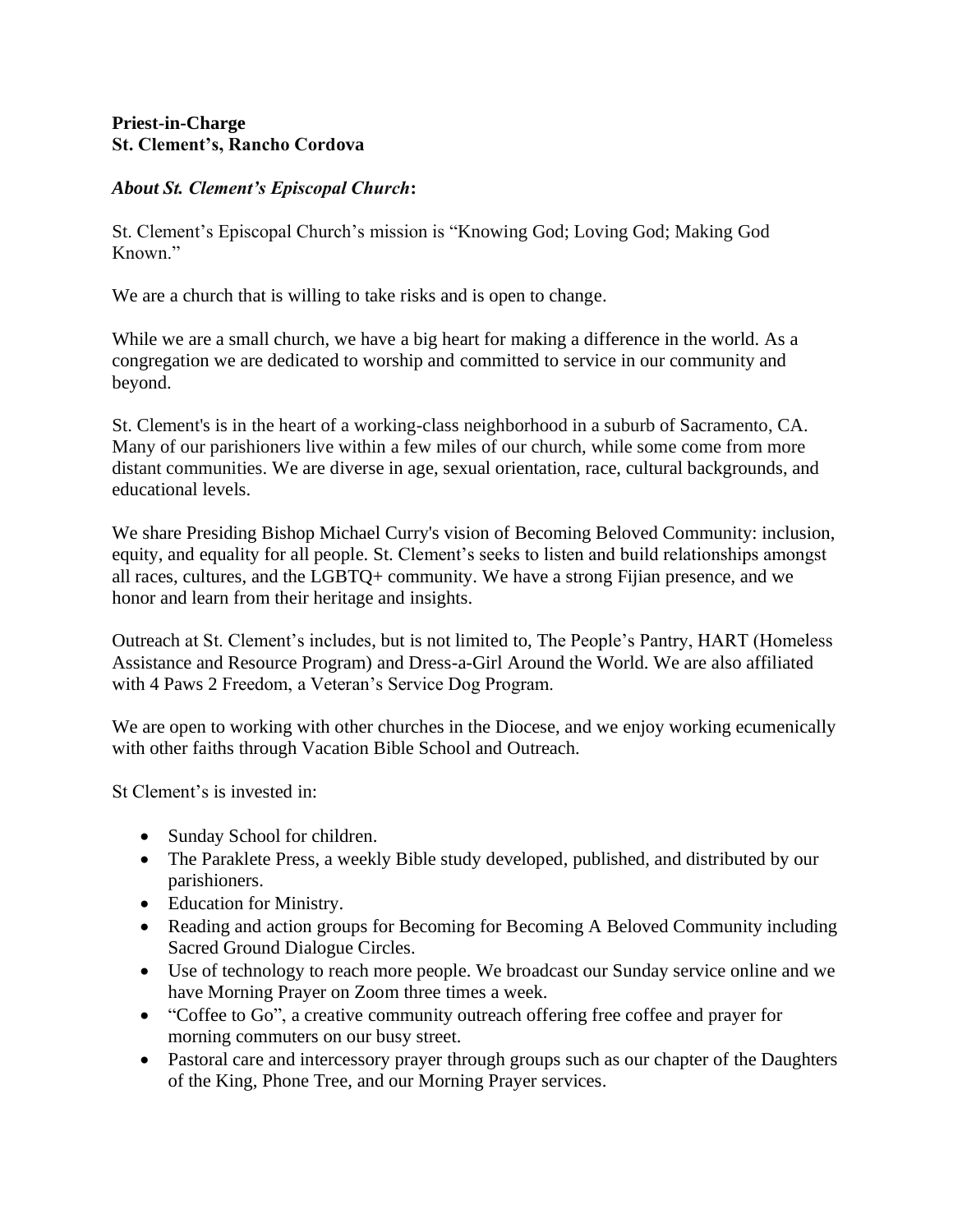# *Position Description***:**

St. Clement's priest will be a leader who:

- Supports and guides our actions to achieve the ideals of our mission.
- Supports St. Clement's in worship and in our service in the world.
- Will be someone who can stimulate and encourage new ideas.
- Will welcome the stranger and who, with the help of the congregation, seeks new ways to help us grow.
- Will be a good communicator and preacher and will provide appropriate pastoral care.

## *Worship*

The priest will have primary responsibility for worship following the Book of Common Prayer for Sundays and Holy Days.

- Coordinate worship with the Music Director.
- Preach sermons each week, generally based on the lectionary readings for the day. When appropriate, invite other preachers – either clergy or lay.
- Coordinate and/or supervise the work of all participants in worship, including lay readers, lay eucharistic ministers, lay preachers, choir, musicians and all others.
- Develop other worship opportunities and services as appropriate.

## *Serve as pastor of the parish*

- Offer pastoral care and support to individuals and families.
- Equip the laity for extending pastoral care to one another.
- Participate in the life of St. Clement's outside worship.
- Oversee the administration of the church, in consultation with the Vestry.
- Prepare for and chair Vestry meetings.
- Participate in the life and ministry of the Diocese of Northern California.

## *Christian Formation and Education*

- Teach the Gospel of Jesus Christ by word and example.
- Oversee Christian education in the parish, including education for young people and adults.
- Prepare individuals for First Communion, Confirmation and other rites of the church.
- Participate in continuing education programs for personal growth and development.